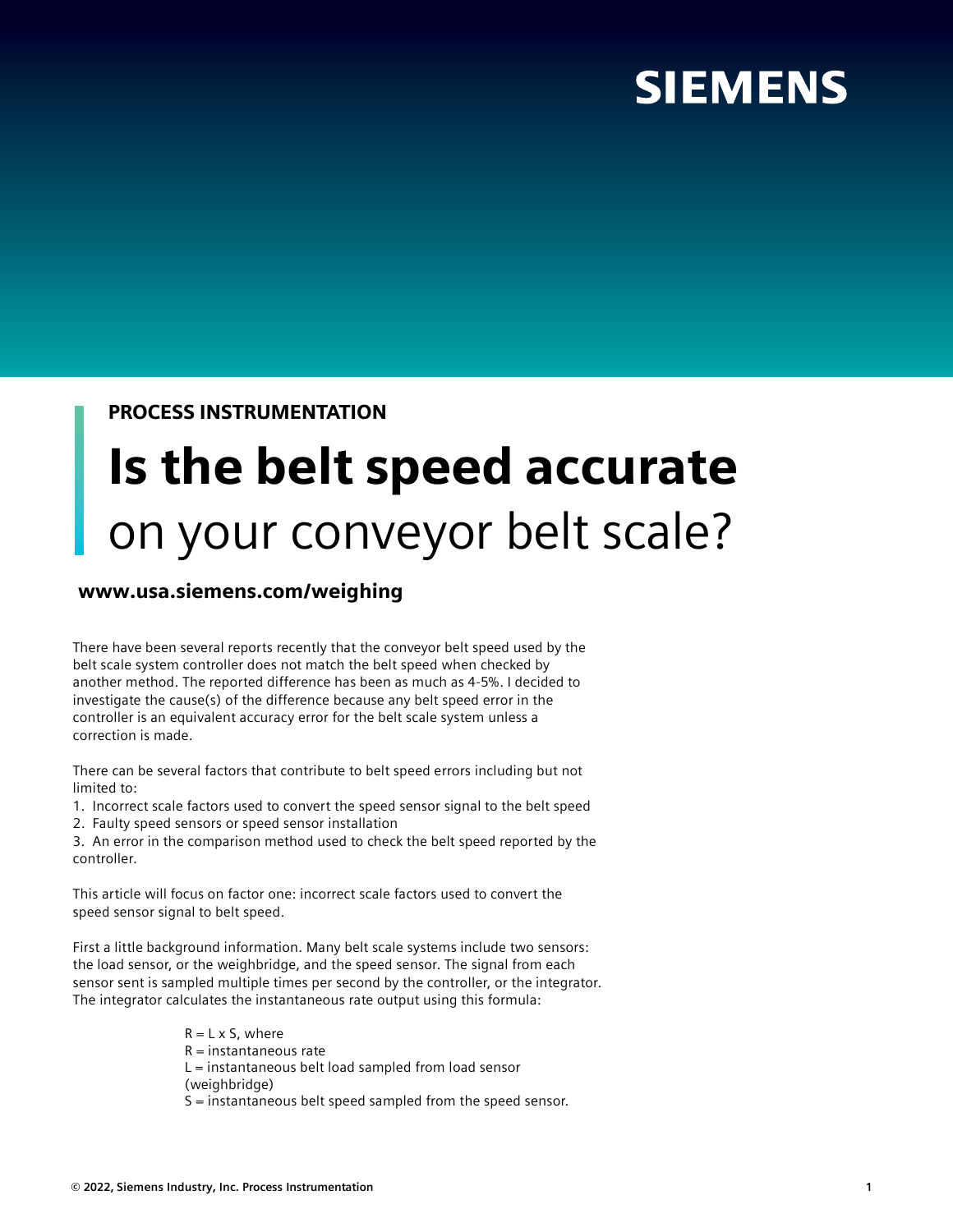The instantaneous rate output from the controller is one of the process variables of interest to the plant operator. The controller integrates the calculated instantaneous rate values over time to determine the total amount of product that has passed across the scale. Total production across the scale is another process variable that may be of interest to the plant operator. From the above formula, it is reasonable to conclude that any error in the conveyor belt speed compounds any error with the load signal. The first way to resolve your belt speed issue is to acquire the belt speed accurate prior to addressing any of your load sensor accuracy issue(s).

There are many types of speed sensors used on conveyor belt scales. The speed sensor is commonly coupled to the shaft of a non-drive pulley in contact with the conveyor belt at all times. The output signal is a square wave voltage pulse measured in hertz (Hz). The belt scale system controller reads the frequency signal and re-scales it to represent belt speed. The scale factor is called a "speed constant." Instructions on how to program the "speed constant" is located in the manufacturer's user manual. The pulley circumference and the pulses per revolution (PPR) are the two variables that influence the "speed constant." The PPR is listed on the nameplate for the speed sensor. What should be used for the pulley circumference?

Belt scale manufacturers recommend using diameter of the coupled pulley to calculate the circumference. One may interpret this statement to mean the pulley diameter that is measured at one end of the pulley or whatever diameter is listed on the conveyor spec sheet/drawing. This may not always be accurate.

To ensure accuracy, consider these points:

- 1. Some non-drive conveyor pulleys are crowned to help track the belt. The diameter of the pulley is larger in the center than compared to the ends (See Fig 1 and 2). The pulley circumference is based on using the largest pulley diameter.
- 2. One manufacturers' standard "hydro-crowned" pulley is tapered 1/8-inch per foot of width on the diameter or 1/4-inch maximum. The nominal pulley diameter is given at both ends and will have a larger diameter in the center.
- 3. Machined-crown pulleys from another manufacturer use "1/8-inch x 8-inch that tapers off the radius each end on pulleys wider than 24-inches." The nominal pulley diameter is given at the center and the pulley will be smaller at the ends.
- 4. A belt manufacturer recommends using the "pitch line diameter" for calculating the pulley circumference. The pitch line diameter is further explained to be the measurement taken at the centroid of the belt when it is wrapped around a pulley.

5. The belt manufacturer further explains that the centroid of the belt is where the belt is neither in compression or tension when it is wrapped around a pulley. Since the belt carcass cannot stretch or compress, consider using the centerline of the carcass as the centroid distance. Please reference figures 1, 2 and 3.

Let's quantify the accuracy error by using the above points in an example. For example, if:

- Coupled pulley details: 16in dia x 38in wide, machined crown, 3/8in thk lagging
- Belt details: 36in wide, 2-ply, 220piw, 3/16x1/16in SBR covers, 11/32in overall thickness
- Speed sensor is a 256ppr encoder.

When the speed sensor is coupled to a pulley in contact with the belt bottom cover (Figure 1) belt centroid distance from the bottom cover (Figure 3) =  $((S1-S2-S3)/2) + S2$  (Formula 1)

$$
= 0.109 in
$$

When the speed sensor is coupled to a pulley in contact with the top cover per Figure 2:

Belt centroid distance from top cover (Fig 3) = ((S1-S2-S3)/2) +S3 (Formula 2)

 $= 0.234$ in

If the belt scale commissioning agent uses the circumference at the end of the pulley, then the

circumference measurement may be based on as little as 15- 3/4in diameter for the pulley details given above when the lagging thickness is also ignored.

"Speed Constant" = (256pulses/rev /  $(\pi \times 15.75)$ in/rev)) x  $12in/ft. = 62.1pulses/ft.$ 

When the installation is per Figure 1 and formula 1 applies:

- Pitch Line Diameter =  $16 + (2 \times (3/8 + 0.109)) =$ 16.97in
- "Speed Constant" =  $(256 / (π × 16.97)) × 12 =$ 57.6pulses/ft., which is a 7.8% difference

The difference can be even more for an installation where formula 2 applies:

- Pitch line diameter =  $16 + (2 \times (3/8 + 0.234)) =$ 17.22in
- "Speed Constant" = (256 / (π x 17.22)) x 12 = 56.8pulses/ft., which a 9.3% difference

The above analysis is one explanation for why the reported belt speed comparison to another method can be different. It may not be practical to gather all the details needed to calculate the circumference based on using the "pitch line diameter." Hence, for most belt scale installations, it is prudent to have another method of checking the belt speed to compare with the belt speed per the controller.